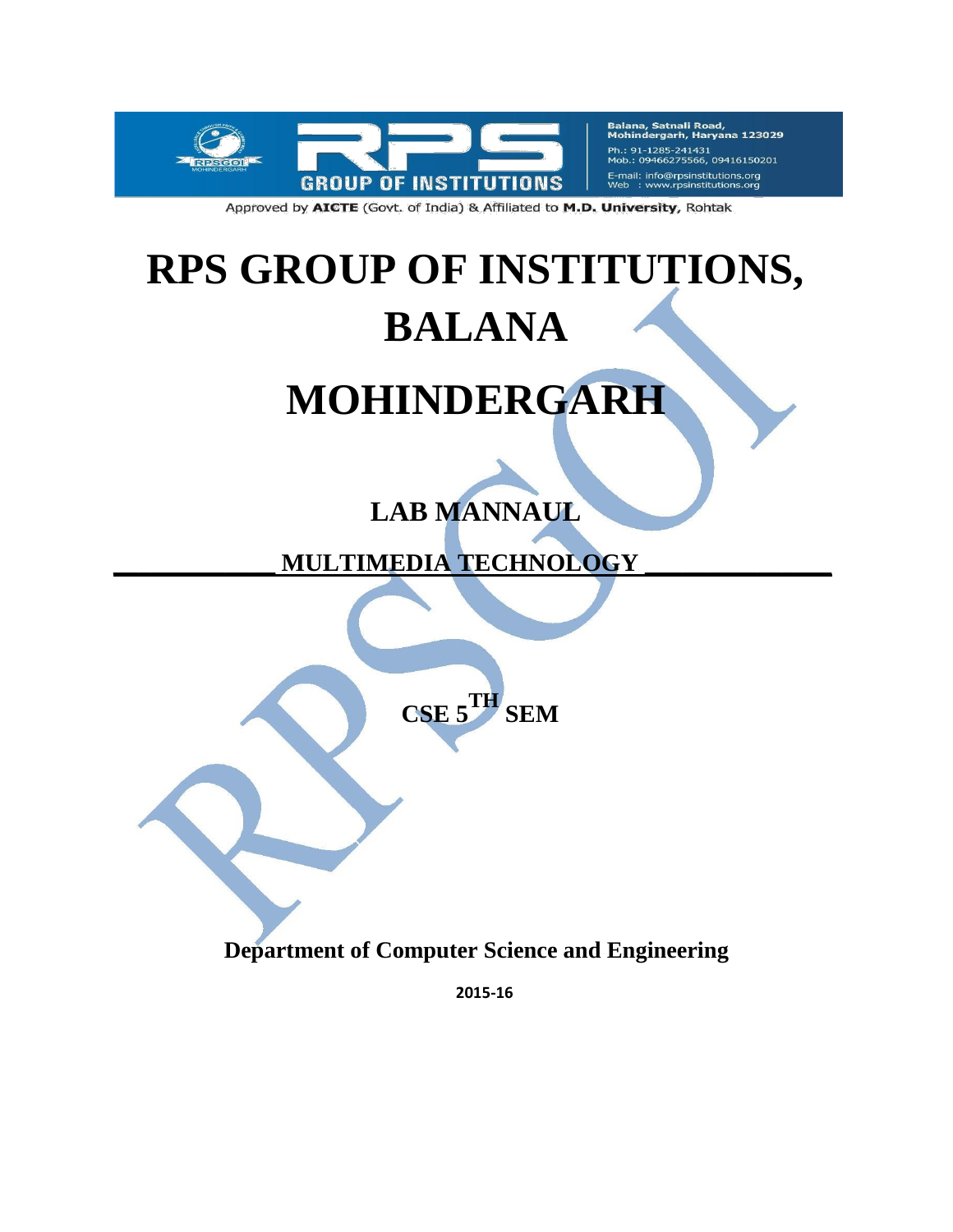#### *LAB MANUAL* **MULTIMEDIA TECHNOLOGY LAB**

#### **SYLLABUS**

**1. Write a program to justify a text entered by the user on both the left and right hand side. For example, the test "An architect may have a graphics program to draw an entire building but be interested in only ground floor, can be justified in** 

**30 columns as shown below. An architect may have a Graphics programs draw an enteric building but be interested in only ground floor.** 

**2. Study the notes of a piano and stimulate them using the key board and store them in a file.** 

**3. Write a program to of java script.** 

**4. Devise a routine to produce the animation effect of a square transforming to a triangle and then to a circle.** 

**5. Write a program to show a bitmap image on your computer screen.** 

**6. Create a web page for a clothing company which contains all the details of that company and at-least five links to other web pages.** 

**7. Write a program by which we can split mpeg video into smaller pieces for the purpose of sending it over the web or by small capacity floppy diskettes and then joining them at the destination.** 

**8. Write a program to simulate the game of pool table.** 

**9. Write a program to simulate the game Mine Sweeper.** 

**10. Write a program to play "wave" or "midi" format sound files.** 

**11. Write a program to insert drop down list.** 

**12. Write a program to insert table.** 

**13 Write a program for Formatting Text.**

**14. Write a program to multiple Images.** 

**15. How to work in Dreamweaver**.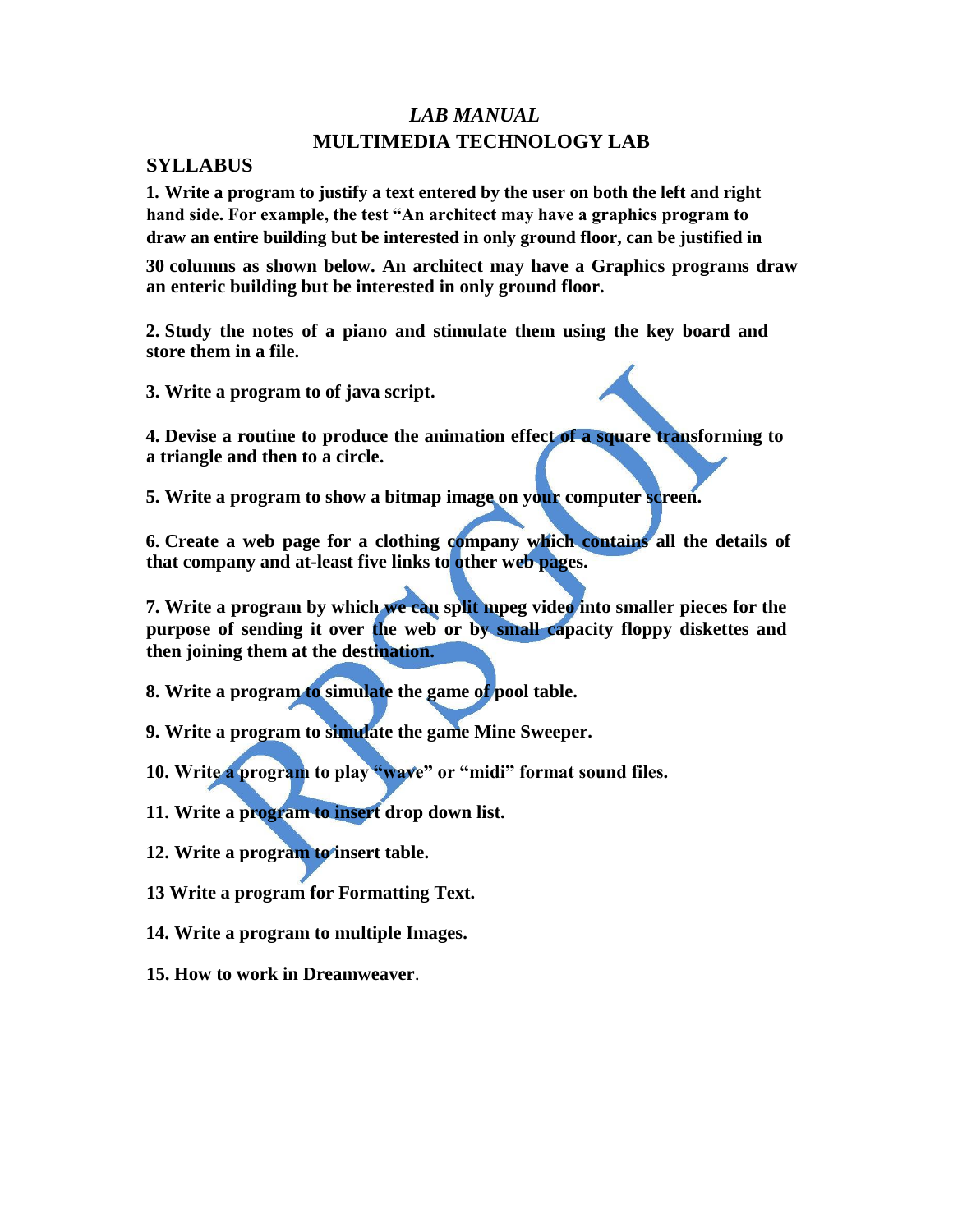#### **Vision of Multimedia Lab:**

- 1) There are so many software tools of multimedia like Photoshop, flash, Dreamweaver so we organize this lab because students can practically understanding of tools.
- 2) Students can create websites what they want from any multimedia software tools.
- 3) Students can make games by using multimedia concepts.
- 4) Multimedia is supportive for informal learning of science and technology. Multimedia provide new platform document.

#### **SOFTWARE AND HARDWARE REQUIRMENTS**

#### **HARDWARE REQUIRMENTS FOR SERVER:**

**PROCESSOR**: P-IV

**RAM:** 256MB

**HDD**: 40GB

**SPEED**: 2.4GHZ

**SOFTWARE REQUIRMENTS:**

**OPERATING SYSTEM**: WINDOWS 2003, 2007,WINDOWS XP

**Software tools:** FLASH, PHOTOSHOP, DREAMWEAVER, C++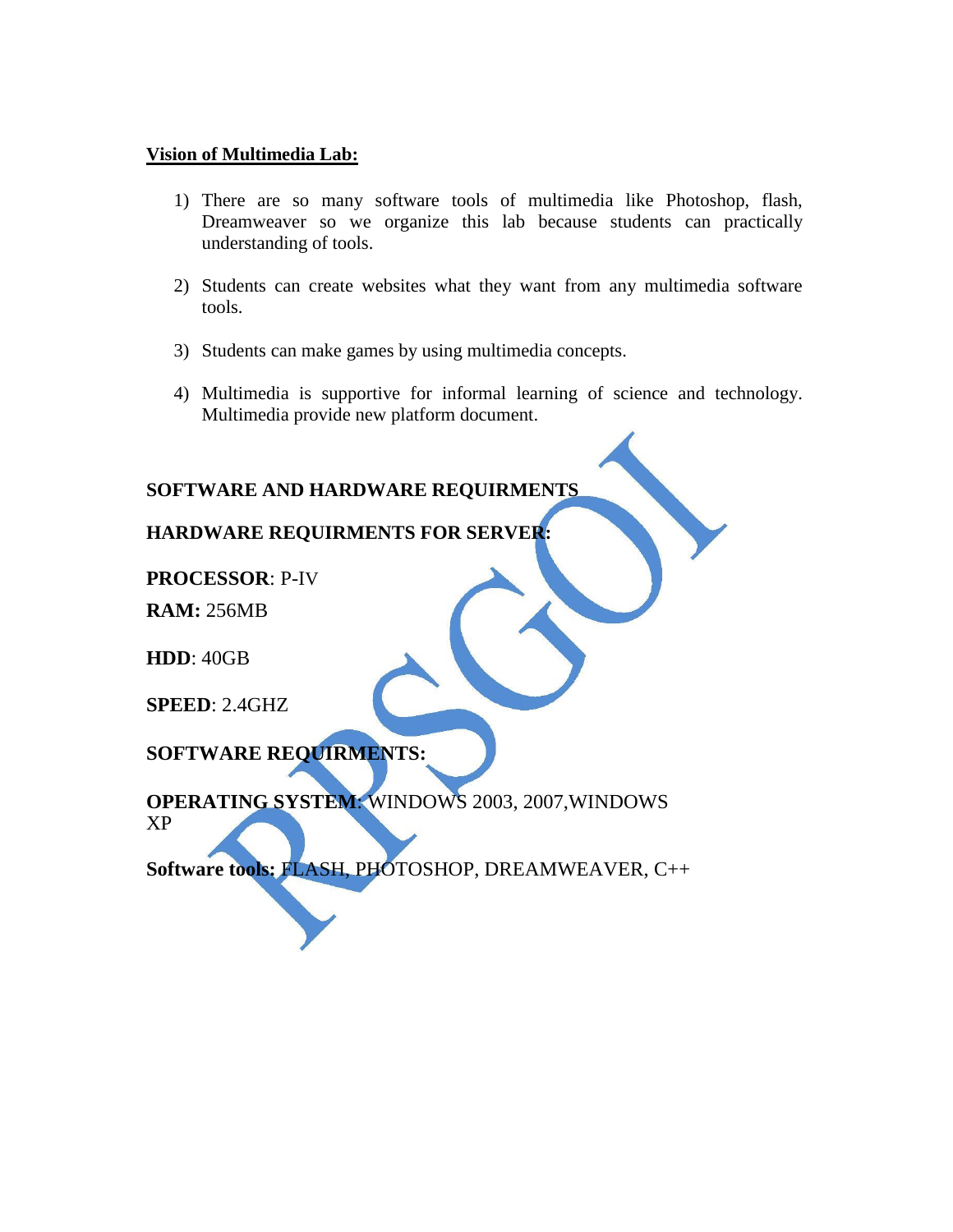#### **Experiment: 1** *AIM:* **-To study MULTIMEDIA HARDWARE system.** a) INPUT DEVICES b) OUTPUT DEVICES c) COMMUNICATION DEVICES

**REQUIREMENTS***:* - Floppy Disc, Hard Disc, DVD, CD Rom, Input devices like Track Ball, Touch Screen, Mice, Flat Bed, Digital Camera, Output devices like Amplifier speaker, monitor, projector, Printer.

#### **THEORY: - INPUT DEVICES**:

A great variety or input devices -from the familiar keyboard and handy mouse to touch screen and voice recognition setups can be used for development and delivery or a multimedia project.

#### **1) KEYBOARD**:

A keyboard is the most common method of interaction with a Computer. Keyboards provide various tactile responses and have variously layout depending upon your Computer system and keyboard -model. Keyboard is typically rated at least 50 million cycles. The most common keyboard for  $PCs$  is the 1011 style, although many styles are available with one or more special keys LED's.

**2) MICE:** A mouse is the standard tool for interacting with a graphical user interface (QUI). All Macintosh computers require a mouse; on PCs, mouse: are not required but recommended. The buttons on the mouse provide additional user input, such as pointing and double clicking to open a document.

#### **3) TRACK BALL:**

Track ball are similar to mice except that the cursor is moved by using one or more fingers to roll across the top of the ball. The track ball does not need the flat space required by a mouse. Track ball have at least two buttons; one for the user to click, and the other to provide the press and hold condition necessary for selecting  $\&$  dragging operation.

#### **4) TOUCHSCREEN:**

Touch screens are monitors that usually have a textured coating across the glass face. This coating is sensitive to pressure and register the location of the user's finger when it touches the screen. The touch mate system, which has no coating, actually measures the pitch roll, and yaw rotation of the monitor when pressed by finger, and determine how much force exerted and the location where the force was applied.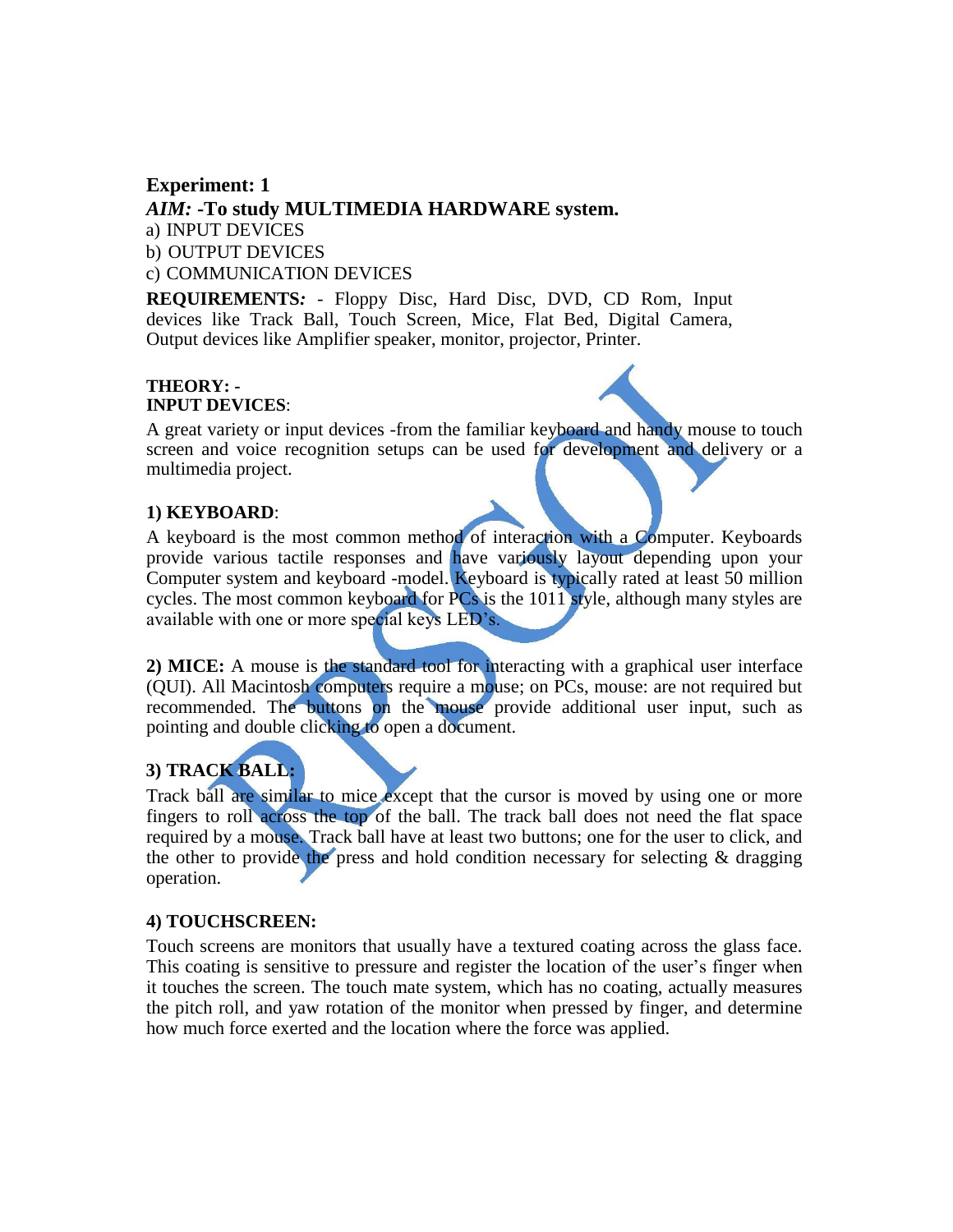#### **5) MAGNETIC CARD ENCODERS AND READERS:**

Magnetic card setups are useful when you need an interface for a data base application or multimedia project that tracks users. You need both card encoder and a card reader for this type of interface. The encoder connects to the computer at the serial port and transfer information to magnetic strip of tape on the back of the card.

#### **6) FLAT-BED SCANNERS:**

A scanner may be the most useful piece of equipment you will use in the course of producing a multimedia project. There are flat bed scanner and handheld scanners. Most commonly available are gray -scale and color flat- bed scanners that provide a resolution of 300 or 600 dots per inch. Professional graphics houses may use even higher resolution unit.

#### **7) OPTICAL CHARACTER RECOGNITION (OCR) DEVICES: OCR**

Software such as Omni page from acre or perceive from corona, to convert printed matter to ASCII text files in our computer. We can also convert paper document into a word processing document on our computer without retyping or rekeying. An OCR terminal can be of use to multimedia developer because it recognizes not only printed characters but also handwriting.

#### **8) INFRARED REMOTES:**

An infrared remote unit lets a user interact with our project while we are freely moving about. Remotes work like mice and trackballs, except they use infrared light to direct the cursor and require no cables to communicate. Remote mice work well for a lecture or other presentation in an auditorium or similar environment, when the speaker needs to move around the room.

#### **9) VOICE RECOGNITION SYSTEM:**

Voice recognition system facilitates hands free interaction with your project. These systems usually provide a unidirectional cardio, noise canceling microphone that automatically filters out background noise.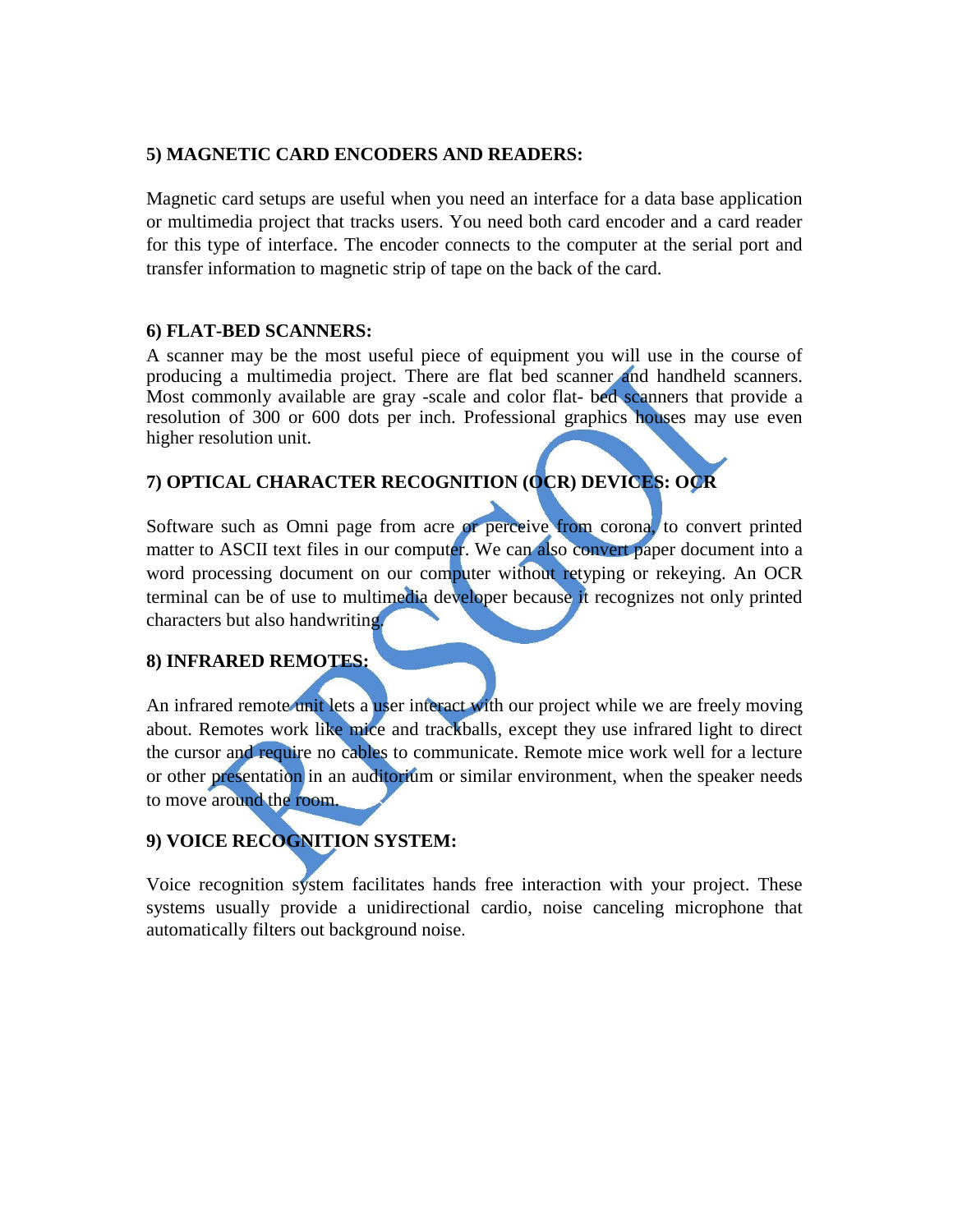#### **Experiment: 2**

#### *AIM:* **To study the Multimedia BASIC SOFTWARE TOOLS.**

*REQUIREMENTS:* Basic software tools.

#### *THEORY:*

**1) Text editing and Word processing tools:** - A word processor is usually the first software tool computer users learn. From letter invoice and story boards to project content word processors may also be our most often used tool, as we design or build a multimedia project. Word processor such as Microsoft Word and Word Perfect are powerful that includes spell checkers, table formatters, templates for letters, resume purchase orders and other common documents. In many word processors we can actually embed multimedia elements such as sound, images and video etc.

**2) OCR software network:** - With optical character recognition (OCR) software, a flat-bed scanner and our computer, we can save many hours of rekeying printed words, and get the job done faster and more accurately than roomful of typists. OCR software turns bitmapped characters into electronically recognizable ASCII text. A scanner is typically used to create the bitmap. Then the software breaks the bitmap into chunks according to whether it contains text or graphics by examining the texture and density of area of the bitmap and by detecting edges. The text areas are then converted into ASCII character using probability and expert system algorithms.

**3) Painting and Drawing tools: -** Painting and drawing tools as well as 3D modelers are perhaps the most important items in your toolkit because of all multimedia elements, the graphical impact of our project will likely have the greatest influence on the end user. Painting software such as Corel draw, free hand is dedicated to producing vector based line art easily printed to paper at high resolution.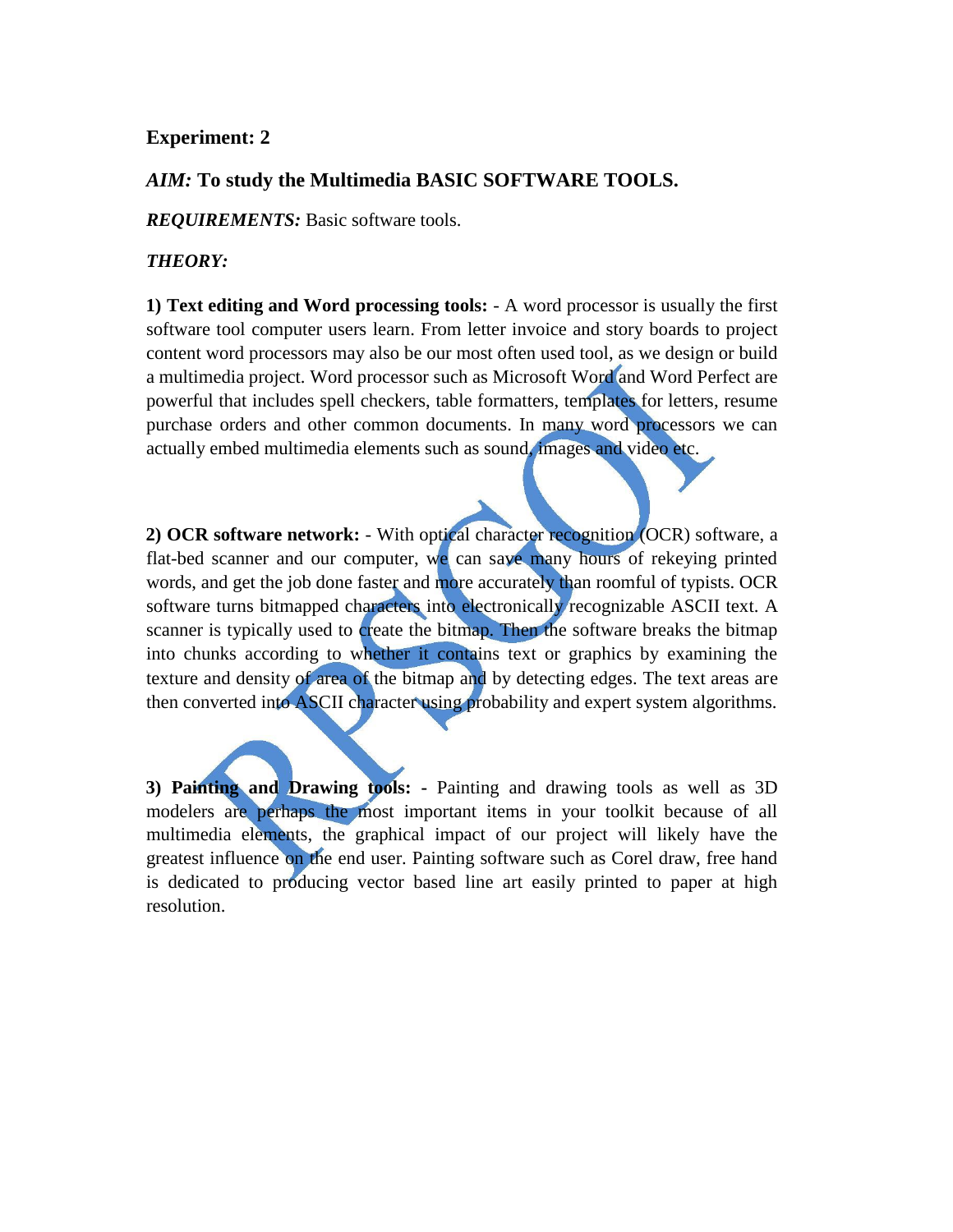**4) 3D modeling and animation tools:** - With 3D modeling software, object rendered in perspective appear more realistic. We can create stunning scenes and wander through them by choosing just the right lighting and perspective for our final rendered image. Powerful modeling packages such as Infinite-D, auto desk, strata vision's, secular logo motion, wave front, aids soft images. Important for multimedia developers, many 3D modeling applications also include export features enabling us to save a moving view or journey through our scenes as a quick time or AVI animation file. Each rends 3D image takes from a few seconds to few hours to complete, depending upon the complexity of the drawing and the number of drawn objects included in it. A good 3D modeling tool should include the following features:

i. Ability to drag and drop primitive shapes into a scene.

ii. Lathe and extrude features.

iii. Color and texture mapping.

iv. Ability to create and sculpt organic objects from scratch with Bezier spline drawing tools.

v. Unlimited cameras with focal length.

**5) Image editing tools: -** Image editing applications are specialized and powerful tools for enhancing and retouching existing bit-mapped images. These applications also provide many of the features and tools of painting and drawing programs and can be used to create images from scratch as well as images digitized from scanners, video frame grabbers, digital camera clip art files or original artwork files created with painting or drawing package.

**6) Animation: -** Video and digital movie tools : today the most widely used tool for creating multimedia animations for Machintosh and Windows environment is Macromedia director. Animations and digitized video movies are sequences of bitmapped graphics scene, rapidly played back. Most authoring tools adopt either a frame or object oriented approach to animation, but rarely both. Moviemaking tools typically take advantage of quick time for Machintosh and Windows and Microsoft video for Windows technology and let you create, edit and present digitized motion video segments, usually a small window in your project. To make a movie from video, you need special hardware to convert the analog video signal into digital data movie making tool such as Primer, video shop, media studio pro and let you edit and assemble video clips captured from camera, tape and other digitized audio or midi files.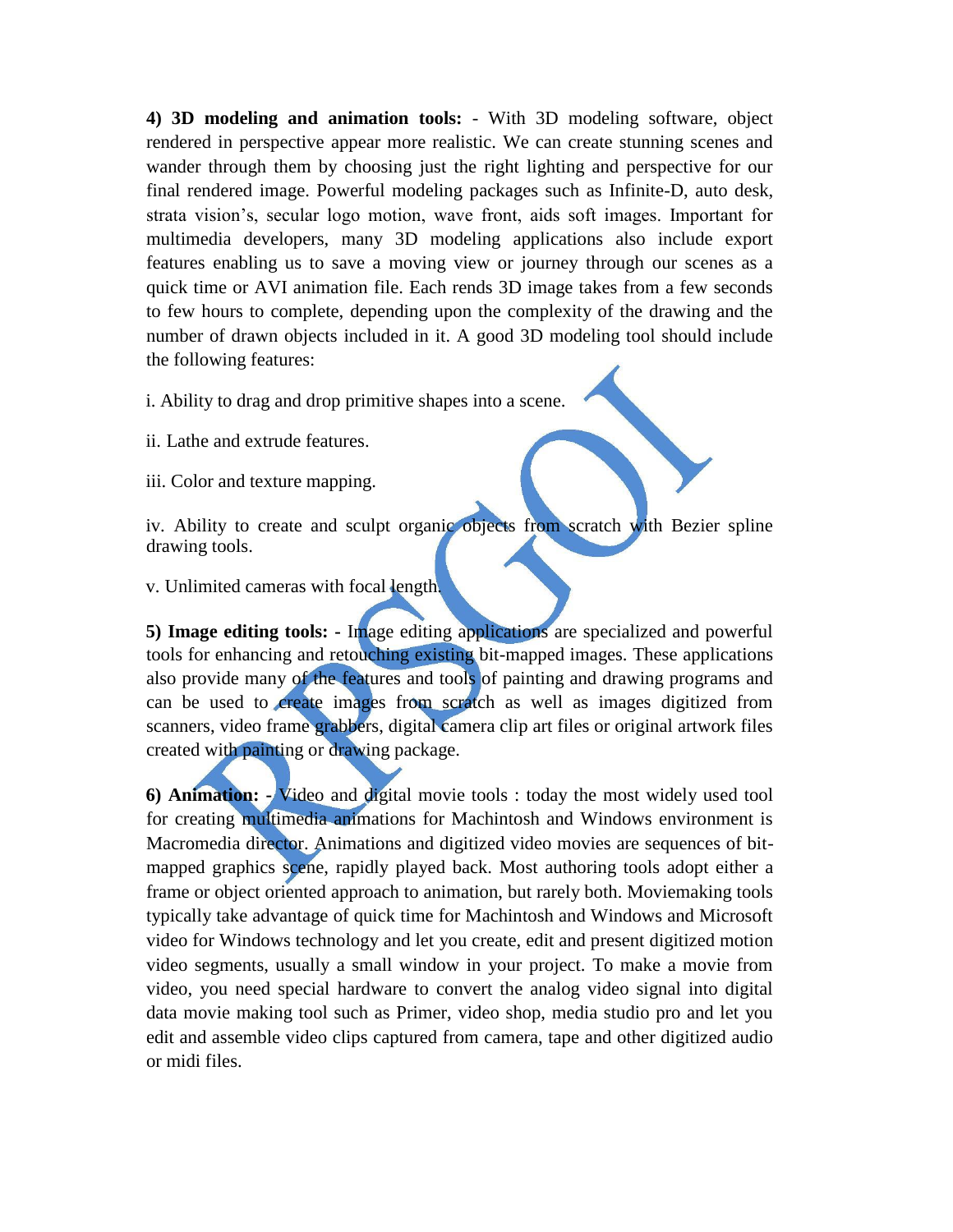**7) Sound editing tools:** - System sounds are shipped with both Machintosh and window system, and they are available as soon as we install the operating system. System sounds and beeps are used to indicate an error, warning or special user activity. Using sound editing software we can make our own sound effects. We need software for editing digital sounds. Although we can usually incorporate MIDI sound files in our multimedia project without learning any special skill, using editing tool to make our own MIDI file requires that we understand the way music is sequenced, stored and published. We need to know about tempos, clips, notations and instruments. And we will need a MIDI synthesizer or device connected to our computer. Many MIDI applications provide both sequencing and notation capabilities, and some let you edit both digital audio and MIDI within the same application.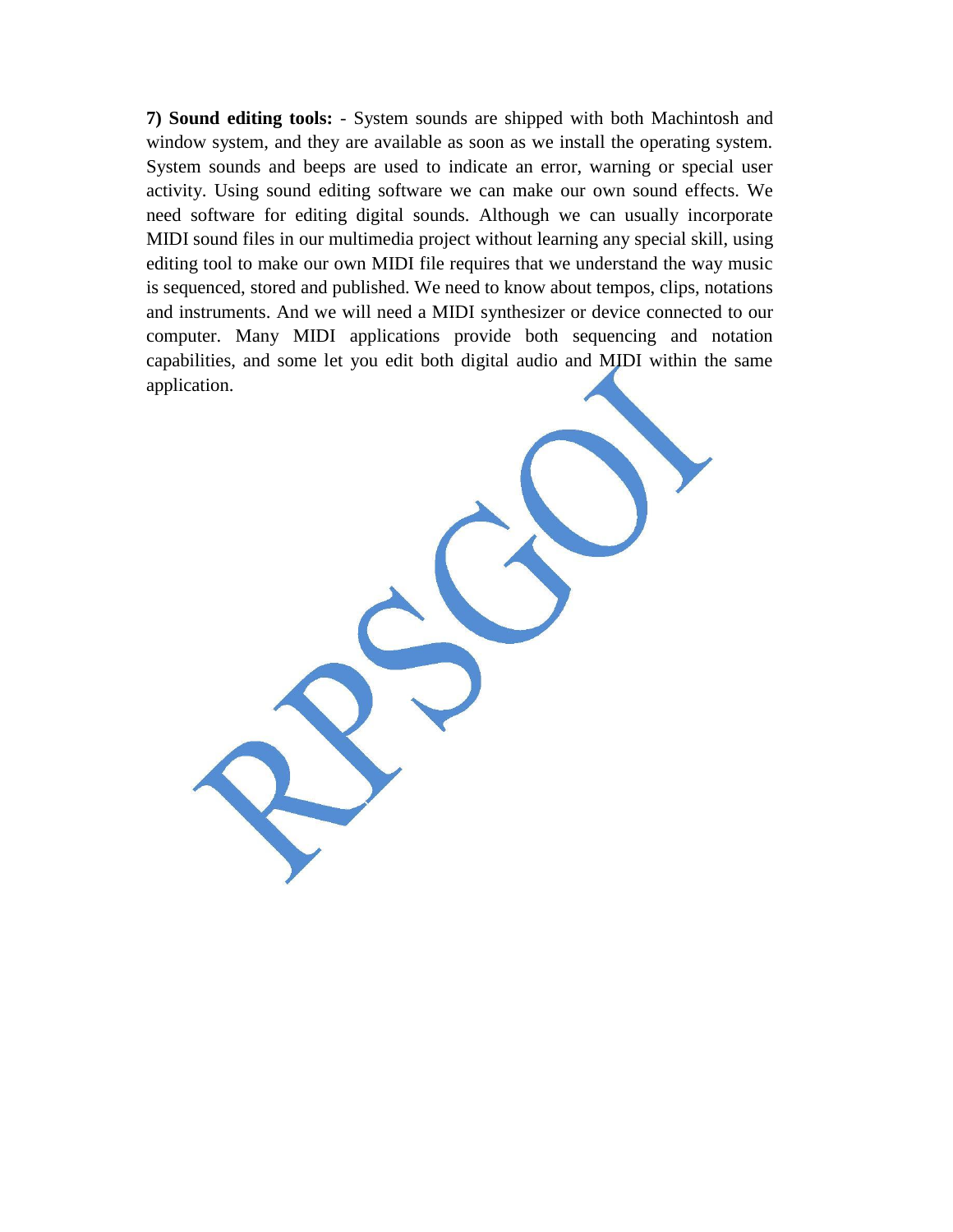#### **Experiment: 3**

#### **Aim: - A PROGRAM TO VIEW A BMP FILE USING C OR C++**

#### **ALGORITHM:**

1. START 2. DETECT THE GRAPHS AND ALSO INITIALIZE THE GRAPHICS. 3. OPEN THE BMP FILE IF AVAILABLE AND SET ITS GRAPHICS. 4. APPLY FOR SOME LOOPS FOR GETTING THE BMP FILE YOU WANT TO HAVE. 5. COMPILE THE PROGRAM AND VIEW THE RESULT OF THE FILE. 6. STOP. **SOURCE CODE:** #include<stdio.h> #include<conio.h> #include<graphics.h> void main() FILE \*p; int i; int gd=DETECT,gm,x=0,y=480; int g; char c; initgraph(&gd,&gm," "); p=fopen("F4.bmp","r"); if(p==NULL) printf("file not found"); else for( $i=0$ ; $i=436$ ; $i++$ ) fscanf(p,"%c",&c); while(fscanf(p,"% $e^{\prime\prime}$ , &c)!=EOF) {  $i=(int)c;$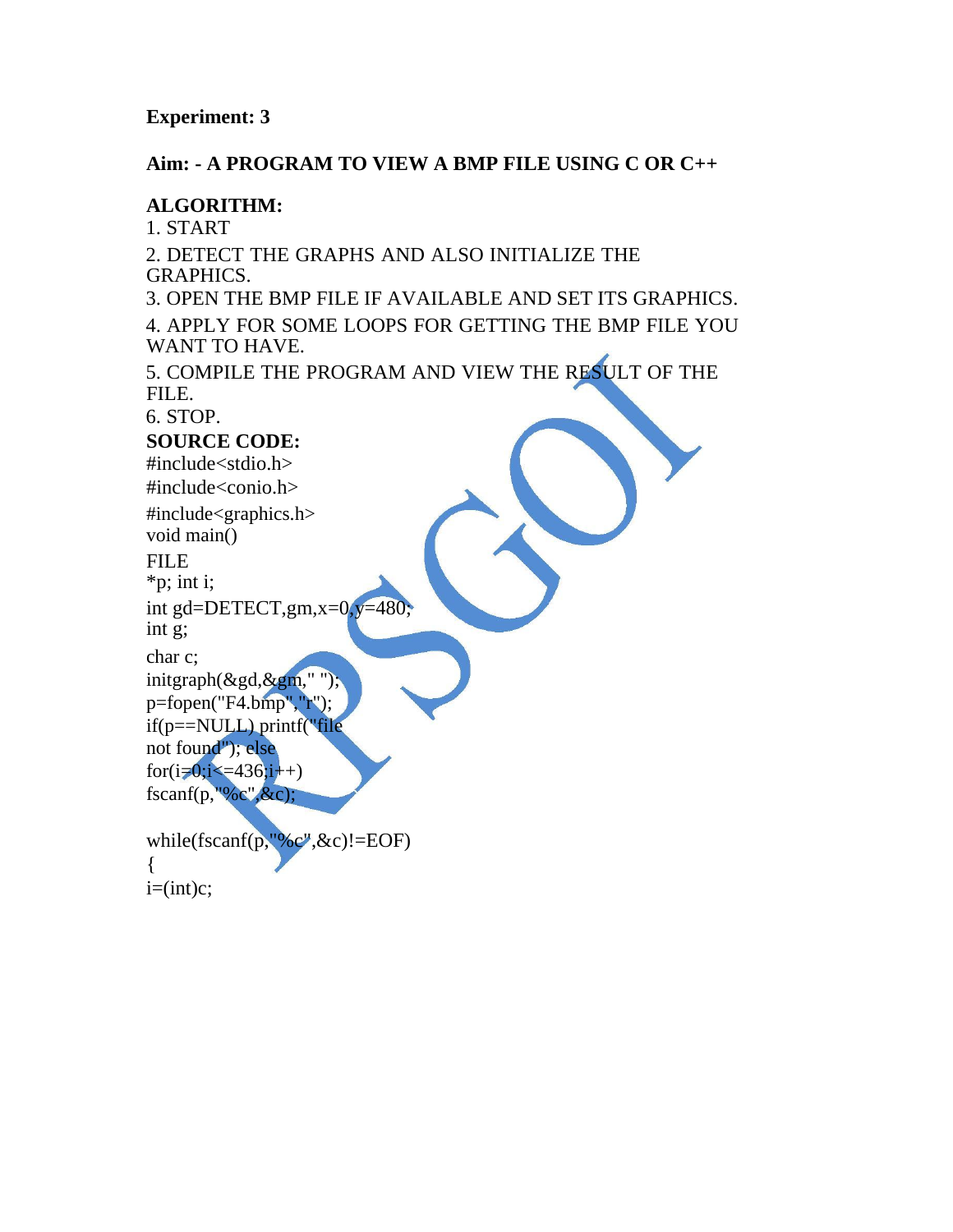```
x++;
{
if (x>=640){
x=0; y-;
}
putpixel(x,y,i);
}
}
}
getch();
}
```
#### **EXPERIMENT: 4**

#### **Aim: - A PROGRAM TO PRODUCE ANIMATION EFFEC TO TRIANGLE TRANSFORM INTO SQUARE AND THEN INTO**

#### **CIRCLE:-ALGORITHM:**

```
1. START
```
2. INITIALIZE THE GRAPHICS.

```
3. SET THE COLOUR OF THE TRIANGLE.
```

```
4. DRAW THE POLYNOMIAL FROM THE TRIANGLE.
```

```
5. SET ITS COLOUR AND THEN TRANSFORM WHOLE INTO A CIRCLE 
AND FILL IN SOME COLOURS.
```
6. STOP.

#### **SOURCE CODE:**

**#**include<stdio.h> #include<conio.h> #include<graphics.h> void main()

{

```
int gd=DETECT,gm,poly[8],c; 
initgraph(&gd,&gm,""); 
poly[0]=250; poly[1]=200;
poly[2]=200;
poly[3]=300;
poly[4]=300;
poly[5]=300;
poly[6] = 250;poly[7]=200;
setcolor(6);
```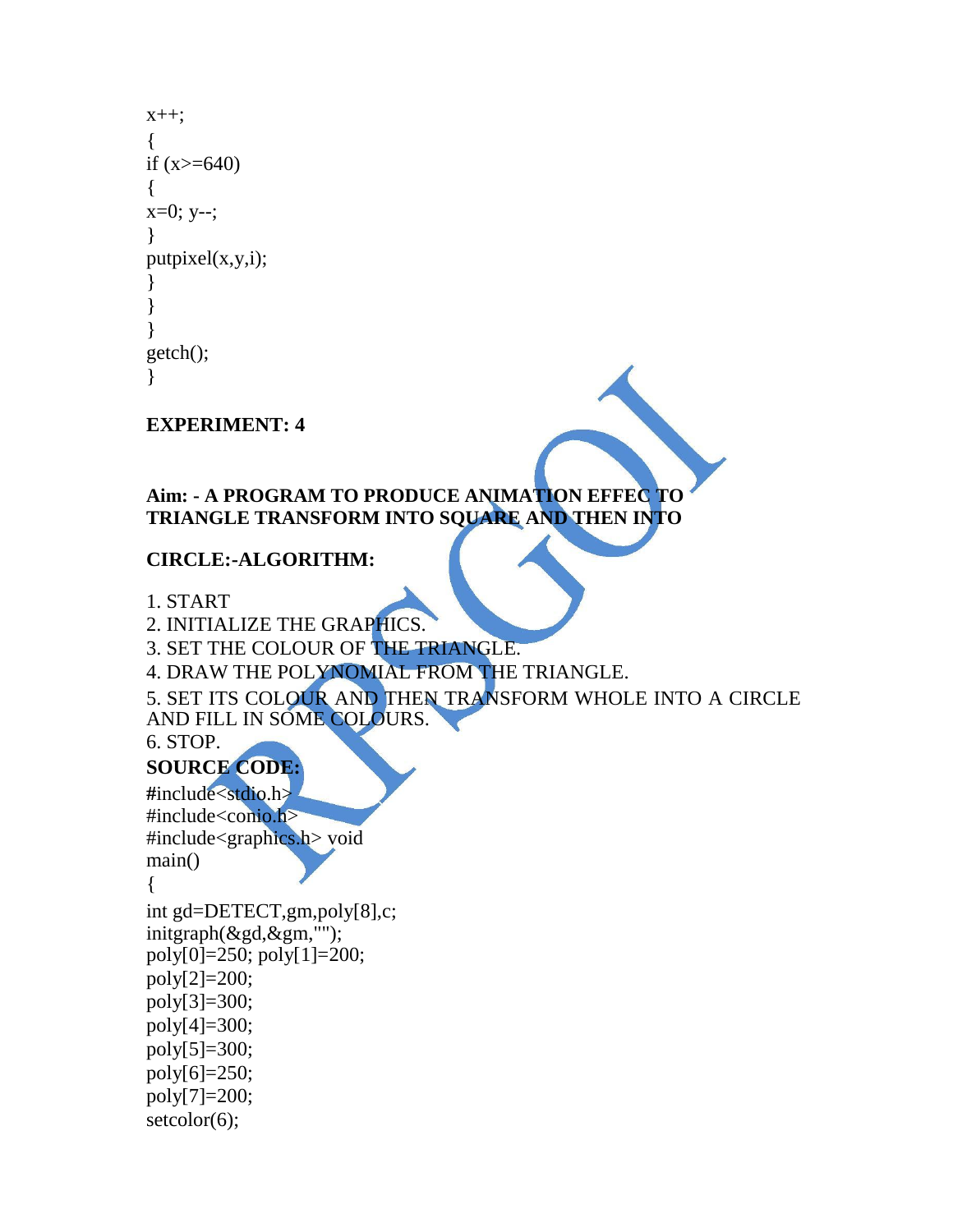```
setfillstyle(SOLID_FILL,11); 
fillpoly(4,poly);
getch();
for(c=1;c\le=50;c++)
\left\{ \right.poly[0]--; poly[6]++;
drawpoly(4,poly); 
delay(100);}
getch();
for(c=1;c\le=25;c++)
{
setcolor(6);
circle(250,250,75-c); 
floodfill(1,1,10);
delay(9);
}
getch();
}
Experiment No. 5
Aim: - Write a program to insert drop down list.
Source code:
\langlehtml><head>
<script>
function allowDrop(ev) 
   { ev.preventDefault();
}
function drag(ev) \left\{ \right.ev.dataTransfer.setData("text", ev.target.id);
}
function drop(ev) { 
  ev.preventDefault();
  var data = ev.dataTransfer.getData("text");
  ev.target.appendChild(document.getElementById(data));
}
</script>
</head>
<body>
```

```
<div id="div1" ondrop="drop(event)" ondragover="allowDrop(event)"></div>
```

```
<img id="drag1" src="img_logo.gif" draggable="true" 
ondragstart="drag(event)" width="336" height="69">
```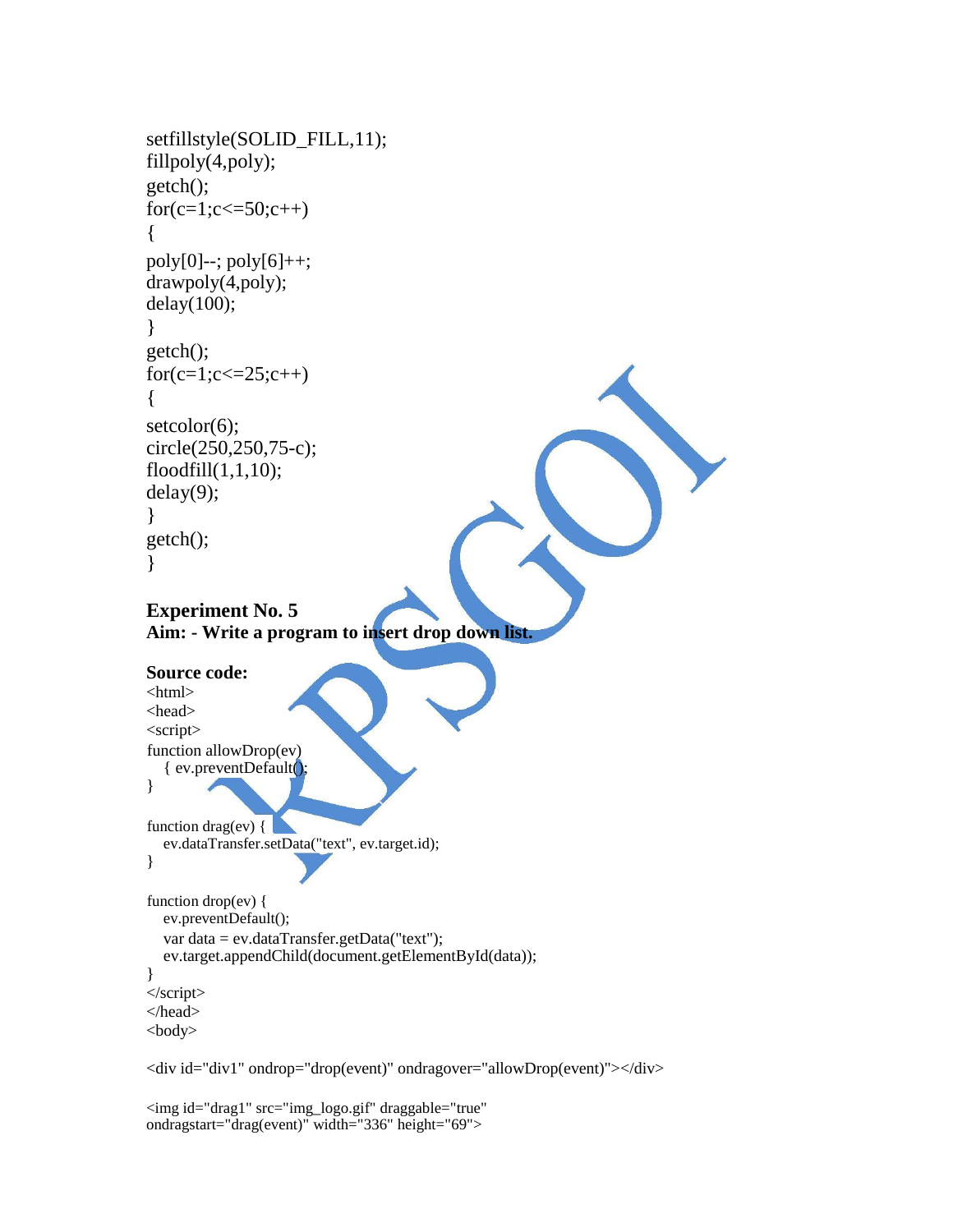</body> </html>

**Experiment No:-6**

**Aim: - Write a program to insert Table.**

**Source Code:-** <html> <body> <table style="width:100%">  $<$ tr $>$ <td>Jill</td> <td>Smith</td>  $<$ td $>50$  $<$ /td $>$  $\langle tr \rangle$  $<$ tr $>$ <td>Eve</td> <td>Jackson</td>  $<$ td $>$ 94 $<$ /td $>$  $\langle tr \rangle$  $<$ tr $>$ <td>John</td> <td>Doe</td>  $80 |$  $\langle tr \rangle$ </table> </body> </html> **Experiment No.: -7 Aim: - Write a program for Formatting Text. Source Code:-** <html> <body>  $\langle p\rangle$ This text is normal. $\langle p\rangle$ <p><i>This text is italic.</i></p> </body>

</html>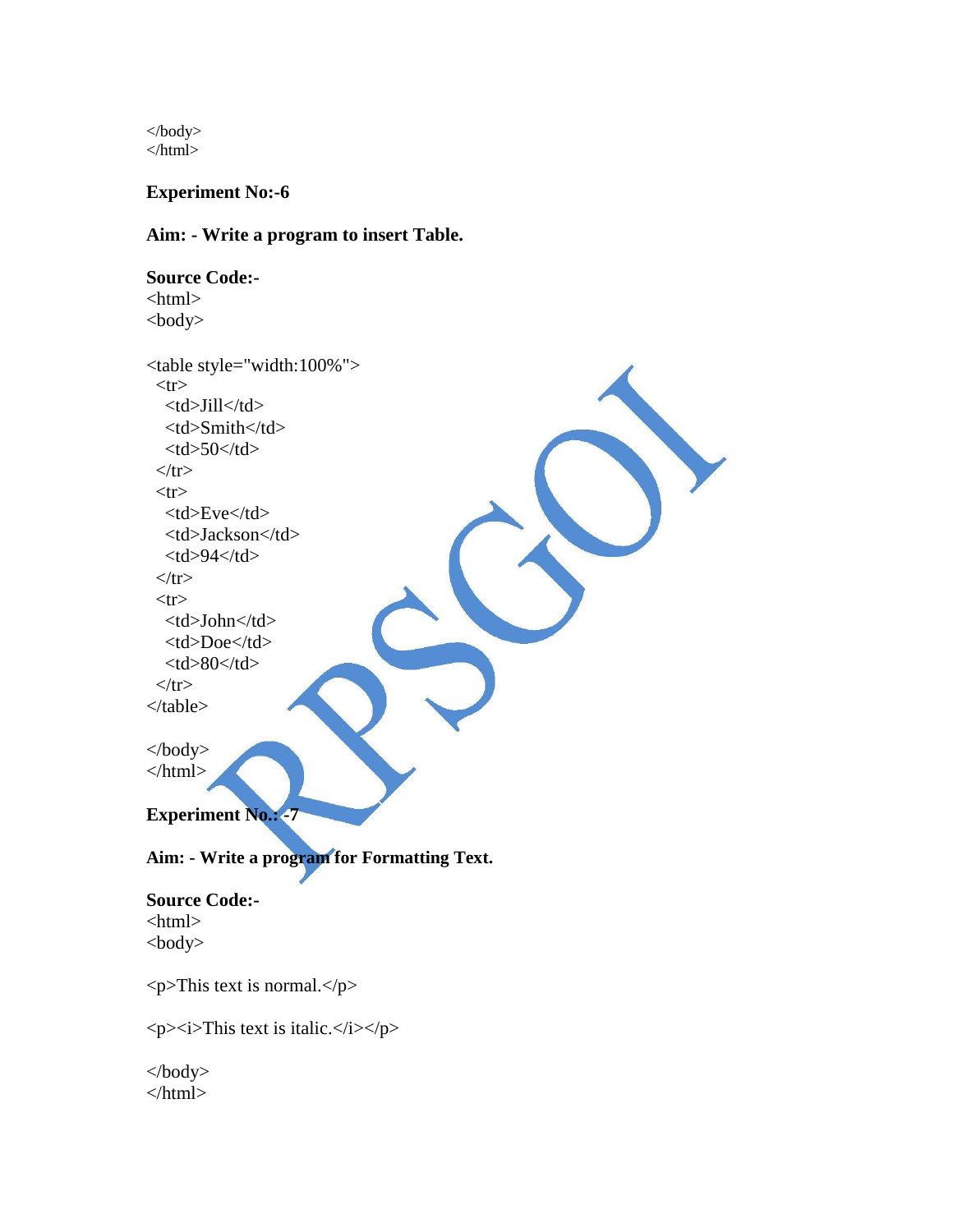#### **Experiment No: - 8**

#### **Aim:-Write a program to multiple Images.**

```
Source Code:-
<html>
<head>
<style> 
img {
  width:100%;
}
</style>
</head>
```
<p>It is better to use the style attribute (instead of the width and height attributes), because it prevents internal or external styles sheets to change the original size of an image: $\langle p \rangle$ 

<img src="html5.gif" alt="HTML5 Icon" style="width:128px;height:128px;"> <img src="html5.gif" alt="HTML5 Icon" width="128" height="128">

</body> </html>

<body>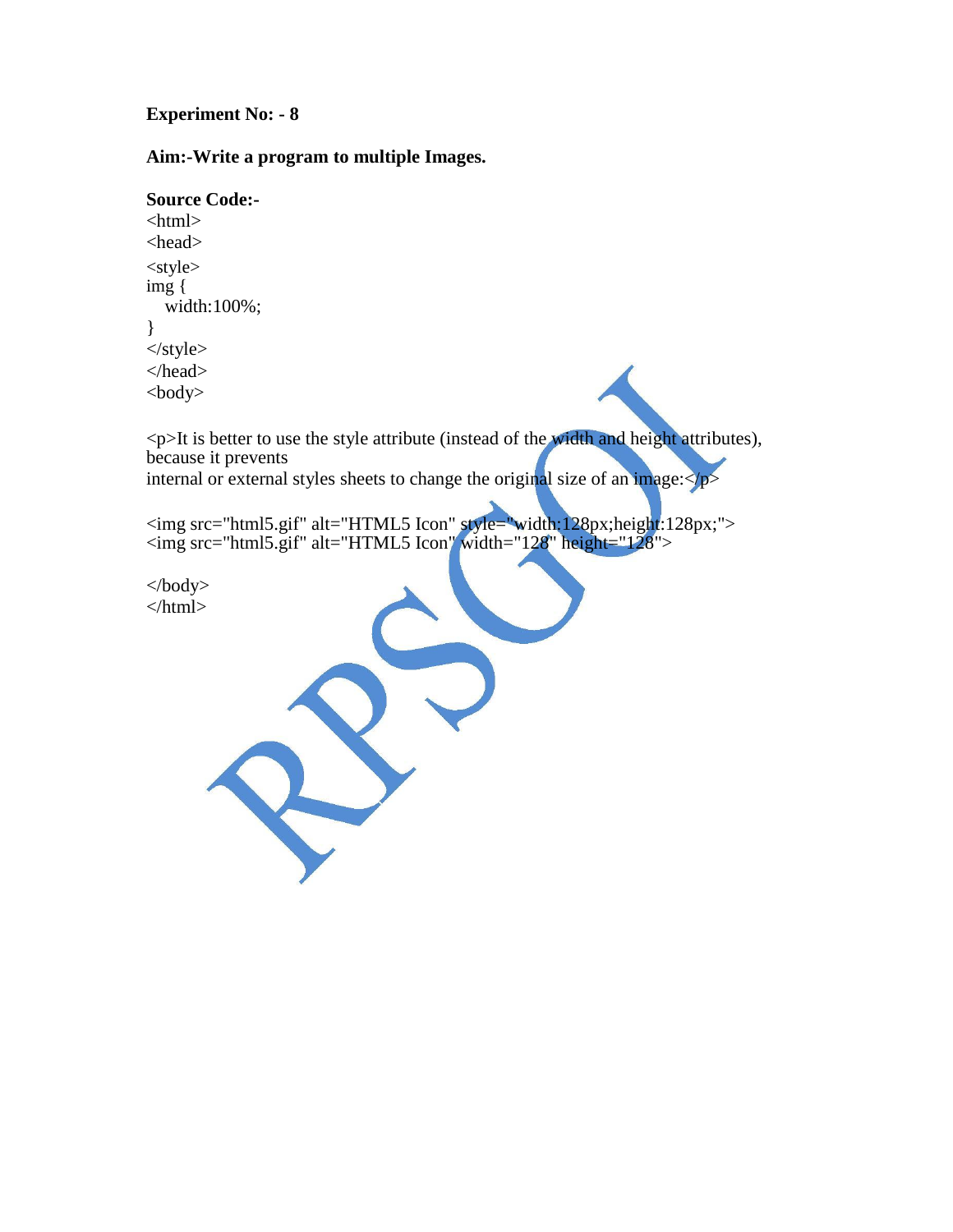#### **Experiment No: - 9**

#### **Aim: -How to work with Dreamweaver.**

#### **Study:**

Step 1: Click on Start Step 2: Select Program

Step 3: Select Macromedia Dreamweaver

Step 4: Click on Dreamweaver

You will get the screen as given below:

On opening Dreamweaver you will get 3 main windows, (1) Object; which contains

Character, Common, Forms, Frames, Head and Invisible. Many options are available

under these, like under common you will get, insertion of image, rollover image, layer,

tabular data, horizontal bar, line break, email link, date, flash movie, fireworks object, shockwave file, generator, plug-ins, active x controls, SSI etc; under character you will find some special character/symbols like  $\mathbb{Q}, \mathbb{R}, \mathbb{E}, \mathbb{Y}$ , we etc; under frames you will find

different type/style of frames; under forms you will find all the elements of forms, like

text box, password box, radio button, check box, selection box, jump menu, submit &

reset button etc; (2) Properties; which provides the properties of the selected object/item,

page properties etc; (3) Launcher; which contains: Site, Library, HTML Style, CSS Style, Behaviors, History, HTML Source; On clicking any of the item on the Launcher

the subsequent window opens up.

Before creating your web page you have to create a Root directory in which all of your

work will be saved. Then in dream weaver create a Site and Provide the Root Directory (which you have created). To do this;

Step 1: Select Site from Launcher window

Step 2: Click on Define Site

Step 3: Click on NEW

Step 4: Give a name under "Site Name"

Step 5: Select the folder by browsing under "Local root folder" Step

6: Click on OK

Step 7: Click on DONE

Now start working on Dreamweaver.

Write your text, format the text, insert picture through Object window or by INSERT ->

IMAGE. The Insert Menu provides you all the features available under the **Object**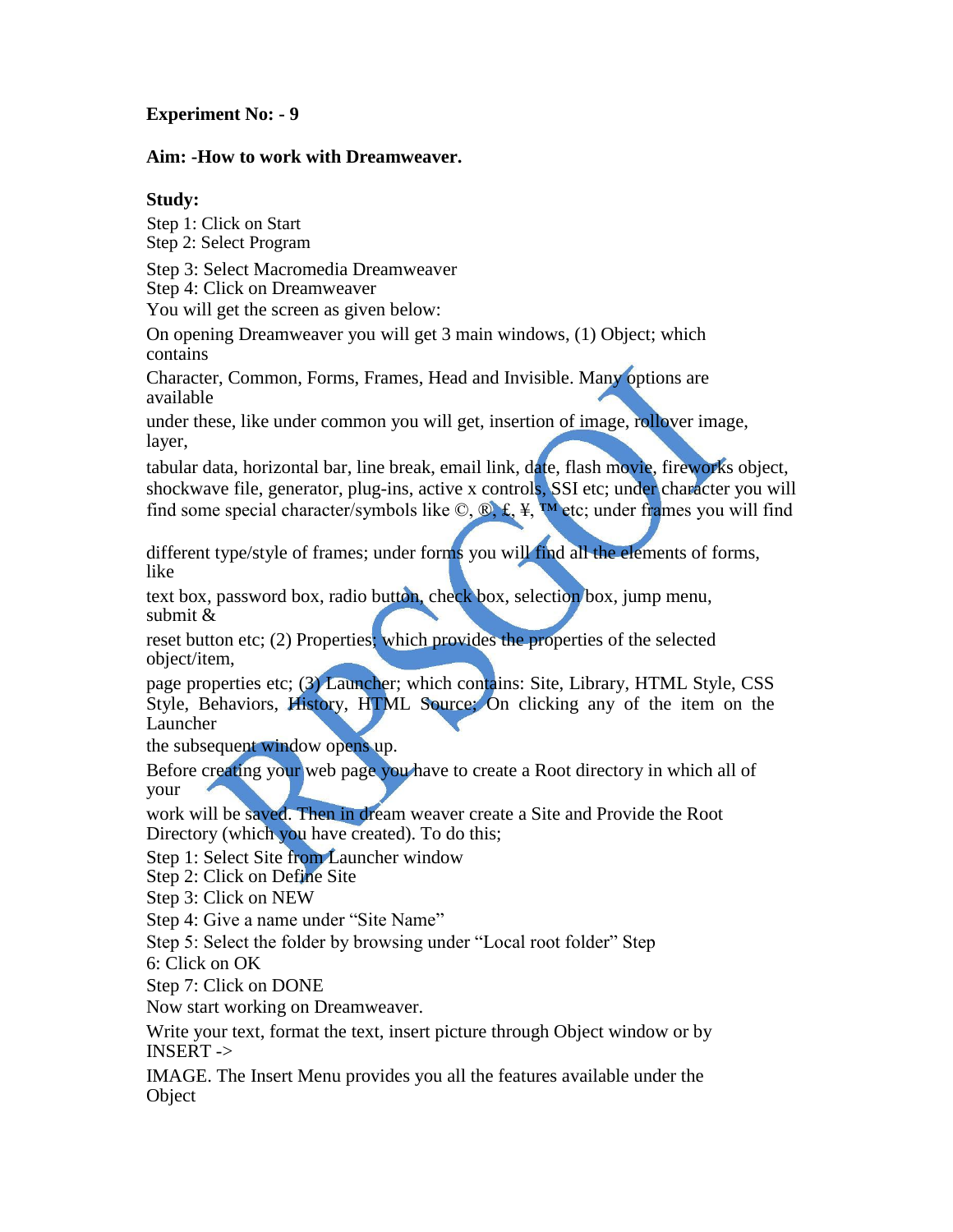window. The modify menu provides you to modify the selection properties, page properties, link, table, frames etc. The Text menu helps to do all the formatting for the text, like selecting font, font-size, color, alignment etc. TO

SAVE YOUR FILE

Step 1: Click on FILE

Step 2: Click on SAVE

Step 3: Choose the folder in which you want to save

Step 4: Provide a name to the file (with .htm / .html extension) Step 5: Click on SAVE

DIFFERENT MENUS

File Menu: Under it we have New, Save, Save as, Save as template, Import, Export, Preview in browser etc. options.

Edit Menu: In this menu we Cut, Copy, Paste, Undo, Redo, Select all, Find, Replace,

Preference etc. options which helps us in editing the document. View Menu: Rulers, Grids, Plugins etc. are available under it.

Insert Menu: It contains almost all the things which are there in the Object tool bar. Modify Menu: Under this we have Page properties, selection properties, Make link, remove link, link target, table, layer, frameset, library, template, timeline, translate etc.

This menu helps to modify the page by choosing the option as per requirement. Text Menu: It helps to format the text written in the page by providing details, such as indent, outdent, list (ol, ul, dl), alignment, font, style, size, size increase, size decrease,

HTML style, CSS style, color etc. It also provides to check the spellings in the page. Site Menu: This menu contains site files, site map, new site, open site, define site options.

Window Menu: It contains all the different windows, like, object, properties, launcher,

site file, site map, CSS, timeline, history, behavior, layer, frame, library, template etc.

ADDING A LAYER TO THE TIMELINE AND GIVING MOTION TO THE LAYER.

Step 1: Choose Layer from Common toolbar and draw a layer. Step 2: Write the text inside the Layer.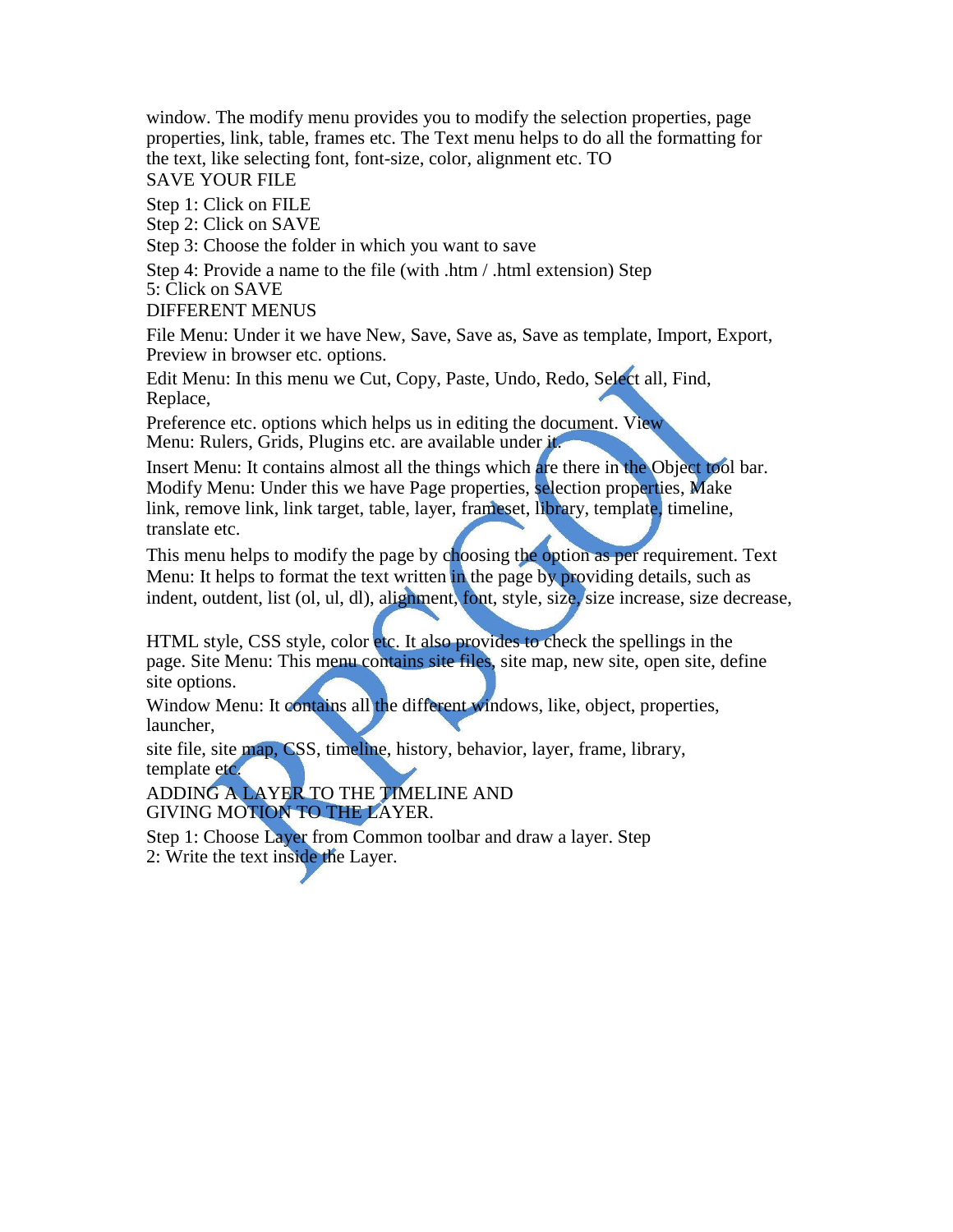Step 3: Click on Modify (when the layer is selected) Step 4: Click on Timeline Step 5: Click on Add layer to timeline. Step 6: Modify -> Timeline -> Select Record path to Layer Step 7: Drag the layer as per your wish to define a path. Step 8: Tick on Auto Play & Loop (if required) Step 9: Open it in the Browser to se the effect. INSERTING SCRIPTS TO YOUR PAGE Step 1: Click on Insert Step 2: Click on Script Step 3: Choose the type of Script Step 4: Write the code in "Content" Step 5: To finish click on OK INSERTING EXTERNAL MEDIA'S IN THE WEB PAGE Step 1: Click on the icon in the object tool bar Or Insert -  $>$  Media -  $>$  Choose the media type to be inserted Step 2: Find and select the file required (browse) Step 3: Click on OK ADDING SSI (SERVER-SIDE INCLUDE) TO THE PAGE Step 1: Click on the icon in the object tool bar Or Insert -> SSI Step 2: Select the file Step 3: Add the file Step 4: Provide the URL (where to be attached) Step 5: Provide information on Relative to the document or to the "Site Root" Step 6: Click on OK TO SHOW/HIDE THE SSI DOCUMENT IN THE PAGE Step 1: Click on Edit Step 2: Select reference Step 3: Select Translation Step 4: Click on SSI Step 5: For showing the SSI file; choose one from the following option: a) a) in all files b) b) in no files c) c) in files with extension (stm, htm, html, shtm, shtml)

d) d) in files matching one of these expressions "<!-- #include" Example : <!--

#include virtual="/virtual campus/bitmain/result.html" --> Step 6: Click on OK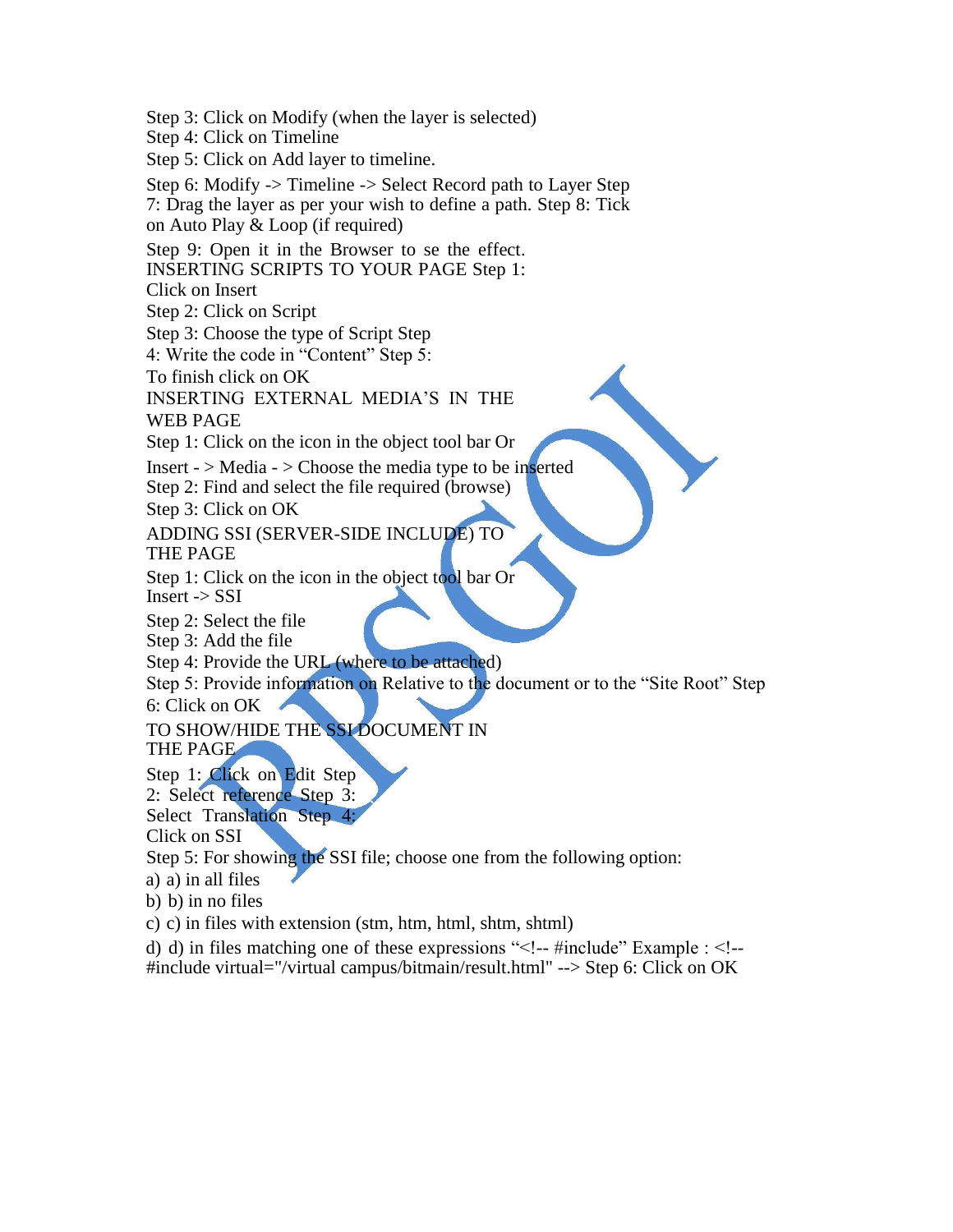ADDING CSS STYLE TO YOUR PAGE

Step 1: Click on Window Menu

Step 2: Select CSS Styles

Or Click on CSS Styles in the "Launcher"

Step 3: Click on New to create a new CSS style

Step 4: Choose the Type

a) a) Make custom style

b) b) Redefine HTML

c) c) Use CSS Selection Step 5: Give a name Step Click OK

On choosing (a) of step 4 you will get a new screen in which you have to provide the

following details in Category:

i. i. Type : Provide the Font, Size, Style, Weight, Decoration, then click OK

ii. ii. Background: provide a Color or insert an image, then click OK iii.

iii. Block: Give the alignment style, then click OK

iv. iv. Box: Provide the margin setup of Top, Left, Right & Bottom, then click OK

v. v. Border: Provide the width & color, then click OK

vi. vi. List: Select the list type (OL, UL, DL), then click OK

vii. vii. Positioning: Provide the style, Visibility, Z-index, Placement (Top, Left, Right & Bottom), click OK

After providing the details, select the style from the CSS style window. Choose where to

apply this style (body, p, layer etc), by clicking on Apply button in the CSS style window.

ADDING A XML FILE TO YOUR PAGE

Step 1: Choose File -> Import XML into Template Step 2: Select the XML file & click Open

When an XML file is imported, Dreamweaver merges the XML content into the template, which is being specified in the XML file and shows the result in the document

window of Dreamweaver. If that specified template is not found then Dreamweaver

prompts to select another template for use.

The XML file should contain the name of the template and editable region as XML tags.

EXAMPLE:

<doctitle>

<![CDATA[<title>newtemplate</title>]]>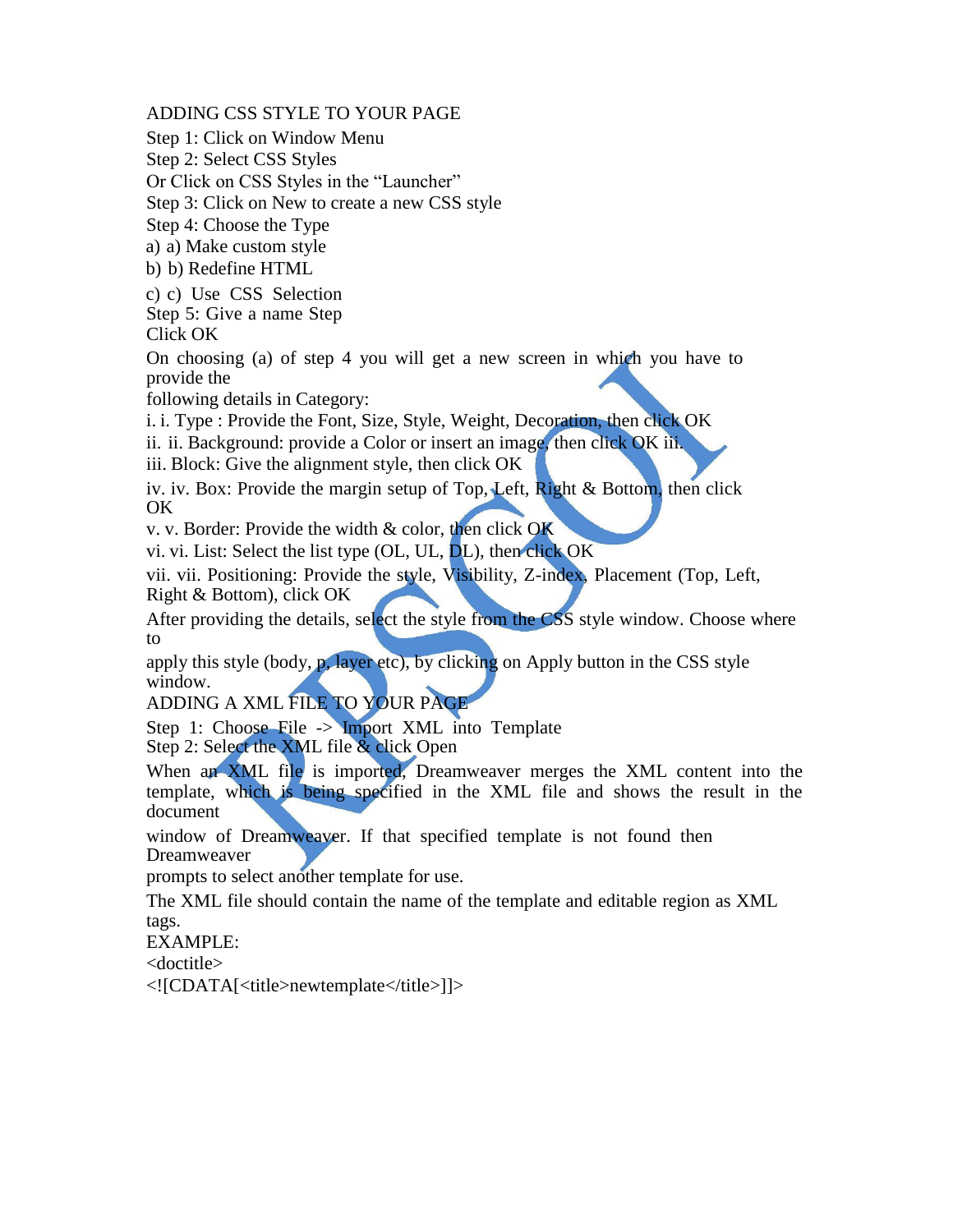</doctitle>

<Edit-Region>

<![CDATA[{Edit-

Region}]]> </Edit-Region>

Here doctitle identifies the title of the template and edit-region identifies the editable

region.

But in a standard Dreamweaver file XML tags use the "item name". The above example

 $(XML tags)$  is given below in standard Dreamweaver file:  $\langle$ item name="doctitle">

<![CDATA[ <title>newtemplate</title>]]>  $\langle$ item $\rangle$ 

<item name="Edit-Region">

<![CDATA[{Edit-Region}]]></item>

 $\langle$ item $\rangle$ 

Here "item name=doctitle" identifies the title of the template and "item" name=edit

region" identifies the editable region.

TO EXPORT A DREAMWEAVER DOCUMENT AS

XML FILE

Step 1: Choose File -> Open,

Step 2: Select the document that uses a template (and has editable regions) Step 3: Click Open

Step 4: Choose File -> Export -> Export Editable Regions as XML. Step 5: In the XML dialog box, choose a tag notation

Step 6: Click OK.

Step 7: Enter a name for the XML file

Step 8: Click Save.

When the document is exported, the generated XML file contains the name of the template the document is using and all editable region names.